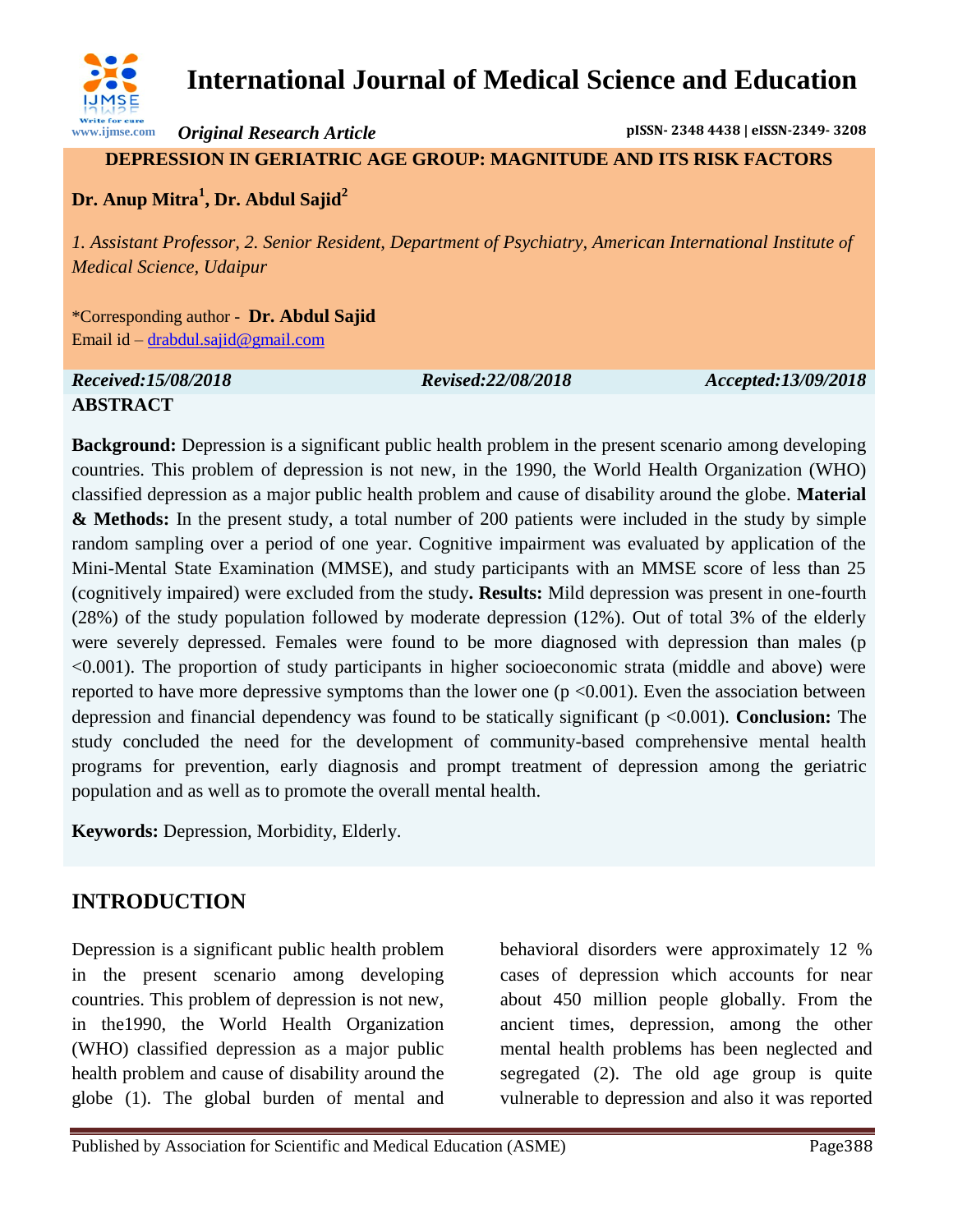with other coexisting mental health disorders. It was reported to be the most common mental health problem and among the common cause of geriatric disability (3). In previous studies among the Indian population, it was stated that the prevalence of depression among the elderly age group was reported in the range of 9% to 62%. Depression results in poor quality of life and decreased life satisfaction along with the decrease in cognitive abilities and day to day activities (4). Depression is a treatable condition, and there is the improvement in the patient's life along the treatment process. Hence it is a huge misconception that depression is a part of the aging process (5). There are very limited studies done to elaborate the effect of depression among the elderly age group in our study area. Hence the present study was conducted to know the snapshot of disease burden and magnitude of depression at study area of our tertiary care center.

### **MATERIALS & METHODS**

The present prospective observational study was conducted at the department of psychiatry of our tertiary care hospital. The sample size was calculated from the epi info software version 7.0 at the acceptable margin of error of 5% and a confidence interval of 95% with the 95% power of the study. The calculated sample size was 200 which also include loss to follow up cases. Since there is no loss to follow up cases in the present study, hence a total number of 200 patients were included in the study by simple random sampling over a period of one year. Cognitive impairment was assessed by using the Mini-Mental State Examination (MMSE), and patients with a MMSE score <25 (cognitively impaired) were excluded from the present study. Clearance from Institutional Ethics Committee was taken before the start of the study. Evaluation of depression was carried out by using the fifteen-item geriatric depression scale (GDS) which consist of fifteen self-report components. The accuracy of the GDS-15 is not varying due to medical problems, age, bio-social or other characteristics (6). Even the symptoms of a major depressive episode can be repeatably assessed in elderly patients which were home-bound. Data were entered in the MS office 2010 spreadsheet and Epi Info v7. Data analysis was carried out using SPSS v22. Qualitative data were expressed as the percentage (%), and Pearson's chi-square test was used to find out statistical differences between the study groups and sensitivity, specificity, positive predictive value, and negative predictive value were calculated. If the expected cell count was < 5 in more than 20% of the cells, then Fisher's exact test was used. All tests were done at alpha (level significance) of 5%; means a significant association present if the p-value was less than 0.05.

#### **RESULTS**

Of 200 study respondents interviewed, about half (56%) were aged 60-74 years, and 104 (52%) were male. Most of them were married (59.0%) and belonged to joint families (93%). About twothirds (68.0%) were illiterate, and 67.2% were financially dependent on others. (Table 1)

Table 1: Distribution of elderly study population on the basis of GDS-15 scores ( $N = 200$ ).

| <b>Depression per GDS score</b> | Number of<br>cases |
|---------------------------------|--------------------|
| Absent $(0-4)$                  | 114 (57%)          |
| Mild $(5-8)$                    | 56 (28%)           |
| Moderate (9-11)                 | 24 (12%)           |
| <b>Severe</b> (12-15)           | 6(3%)              |

Table 1 depicts the distribution of elderly study participants on the basis of GDS-15 scores. Mild depression was reported among one-fourth (28%) of the study participants which was followed by moderate depression (12%). Out of the 3% of the elderly were severely depressed.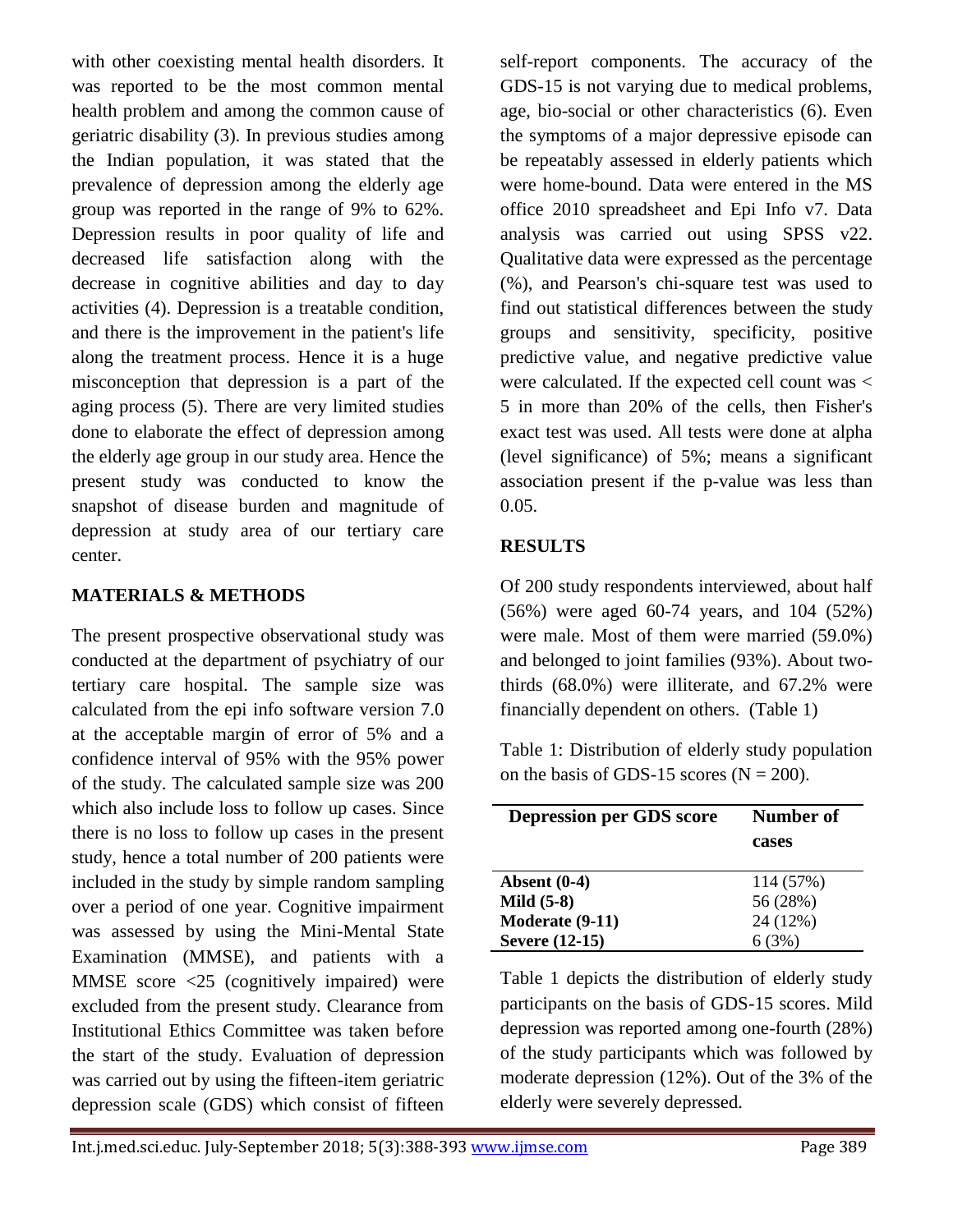**Table 2: Association between sociodemographic variable and depression among**  the study participants  $(N = 200)$ .

| <b>Biosocial characteristic</b>    |                                 |            | <b>Depress</b><br>ion | $P -$<br>value |
|------------------------------------|---------------------------------|------------|-----------------------|----------------|
| <b>Variable</b>                    |                                 | Num<br>ber | No. of<br>cases       |                |
| Age<br>group<br>(Years)            | 60-74                           | 56%        | 40%                   | 0.58           |
|                                    | 75-84                           | 34%        | 44%                   |                |
|                                    | 85 and<br>above                 | 10%        | 33%                   |                |
| <b>Gender</b>                      | Male                            | 52%        | 32%                   | < 0.0<br>01    |
|                                    | Female                          | 48%        | 47%                   |                |
| <b>Type of</b><br>family           | Nuclear                         | 7%         | 34%                   | 0.42           |
|                                    | Joint                           | 93%        | 42%                   |                |
| Socioecono<br>mic status           | Lower<br>middle<br>and<br>above | 51%        | 49%                   | < 0.0<br>01    |
|                                    | Upper<br>lower<br>and<br>below  | 49%        | 31%                   |                |
| <b>Marital</b><br>status           | Married                         | 59%        | 30%                   | < 0.0<br>01    |
|                                    | Others                          | 41%        | 52%                   |                |
| <b>Financial</b><br>dependenc<br>y | Indepen<br>dent                 | 31%        | 50%                   | < 0.0<br>01    |
|                                    | Depende<br>nt                   | 69%        | 36%                   |                |

Table 2 shows the association between sociodemographic variables and depression. Females were found to be more diagnosed with depression than males ( $p \le 0.001$ ). The proportion of study participants in higher socioeconomic strata (middle and above) were reported to have more depressive symptoms than the lower one (p <0.001). Even the association between depression and financial dependency was found to be statically significant ( $p \le 0.001$ ). Those study participants who were married and had spouse were significantly lesser diagnosed and reported with depression than those study participants who were single (unmarried, widow/widower, divorced, separated). However, the association between age, religion, employment status, type of family and education status were reported to be statistically nonsignificant. (Table 2)

#### **DISCUSSION**

In the present study the prevalence of depression, based upon GDS-15 scores, mild depression was reported among one-fourth (28%) of the study participants which was followed by moderate depression (12%). Out of the 3% of the elderly were severely depressed. A study conducted by Ganguli M et al. found that higher overall distribution of depressive symptoms among the elderly population and it was associated with older age and illiteracy and higher GDS-H scores were found among women (7). Similar study done by Sengupta P et al. found that the prevalence of depression in the elderly population was 9%. It was statistically higher among the urban population, women, nuclear families, singles, unemployed, illiterates, functionally impaired and low socioeconomic status (8). Another similar study which was conducted by Pracheth R et al. reported that the Prevalence of depression among the elderly population was 29%. It was statistically higher among women, nuclear families, unemployed, illiterates and low socioeconomic status along with elderly who indulging in substance abuse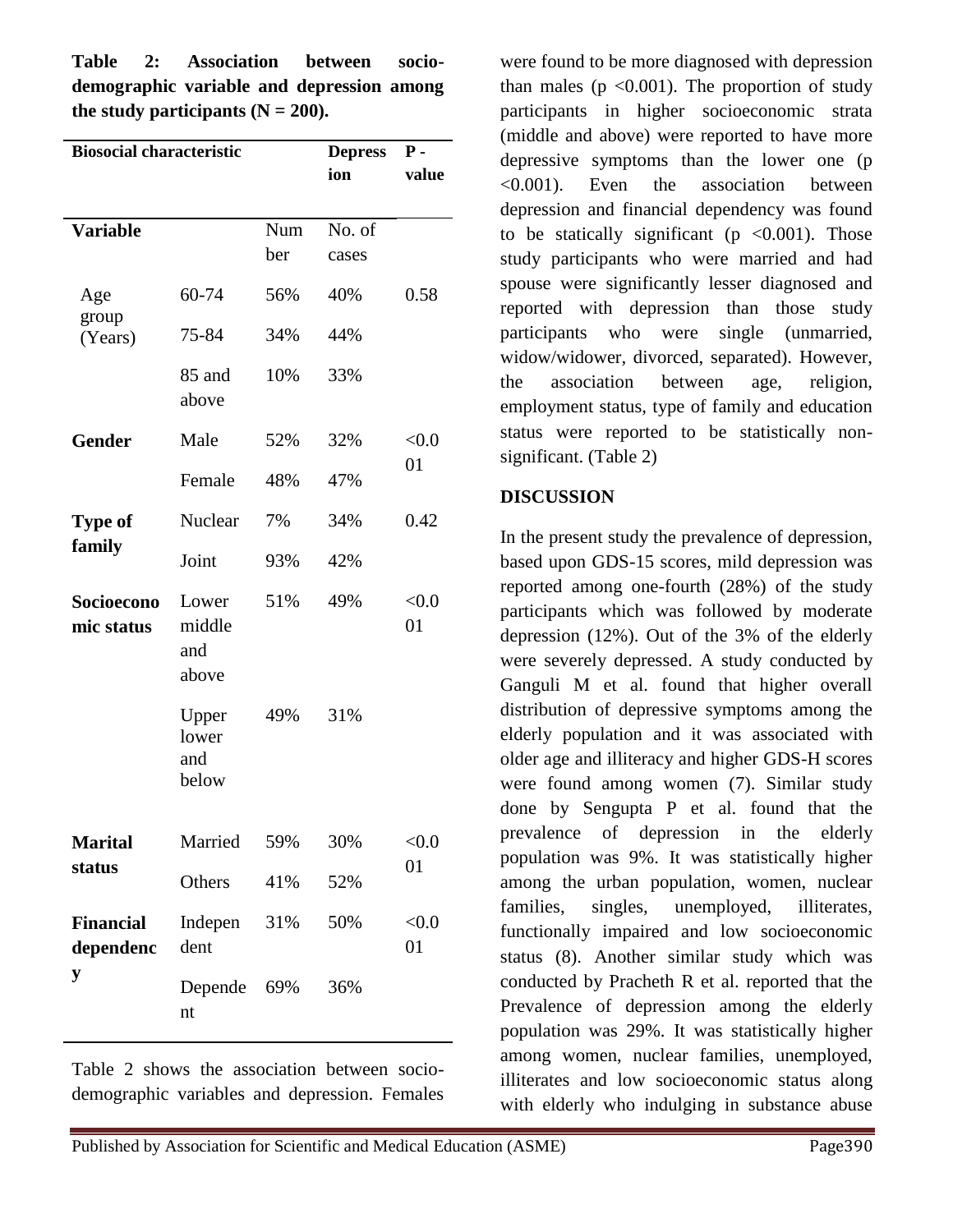(9). A study conducted by Raj Kumar A et al. reported that Age, female sex and disability status were not statistically associated with depression in elderly age group. DSM-IV diagnosis criteria of major depression were found significantly correlated with health morbidities of non-communicable and disabilities (10).

In the present study the association between socio-demographic variables and depression. Females were found to be more diagnosed with depression than males ( $p \le 0.001$ ). The proportion of study participants in higher socioeconomic strata (middle and above) were reported to have more depressive symptoms than the lower one (p <0.001). Even the association between depression and financial dependency was found to be statically significant ( $p \lt 0.001$ ). Those study participants who were married and had spouse were significantly lesser diagnosed and reported with depression than those study participants who were single (unmarried, widow/widower, divorced, separated). However, the association between age, religion, employment status, type of family and education status were reported to be statistically nonsignificant. A study conducted by Sinha S et al. reported that 42.7% of study participants were found to be depressed. Out of them female sex and widowhood were statistically associated with depression (11).

A study conducted among the elderly age group of Mumbai by Jain R et al. found that magnitude of depression among elderly (using Geriatric Depression Scale) was 45.9% of the study participants. The variables which significantly associated with depression were low socioeconomic status, marital status, unemployment and illiteracy ( $p < 0.05$ ). Depressed elderly were reported to indulge in substance abuse, disturbed sleep patterns ( $p < 0.05$ ) (12). A similar study was conducted by Goyal A et al. among the geriatric population of Punjab state and reported that Sixty study participants (25 males and 35 females) were mildly depressed. Seventeen study participants (4 males and 13 females) had suffered from severe depression (13). Another study conducted by Taqui A et al. found that the magnitude of depression was 20 % in the geriatric population. By application of multiple logistic regression statistics, it was stated that nuclear family type, female gender, divorced/widowed status, having a low level of education and unemployment were associated with depression. The elderly participants who were living in a nuclear family type were 4 times more associated with depression than those participants who were living in the joint family  $(14)$ .

# **CONCLUSION**

We concluded from the present study that the Depression in the elderly population is a significant problem in the general community. Particularly in female gender and among those who are single without the partner. These findings emphasized the need for communitybased interventions and health programs to be formulated for the effective and timely implementation of health promotional activities to combat and prevent the geriatric depression. On the other hand, the programs should be also implemented for early detection and management of depression among elderly to improve their quality of life.

## **REFERENCES**

1. Pilania M, Bairwa M, Kumar N, Khanna P, Kurana H. Elderly depression in India: An emerging public health challenge. Australas Med J 2013;6(3):107–11.

2. Grover S, Malhotra N. Depression in elderly: A review of Indian research. J Geriatr Ment Heal 2015;2(1):4.